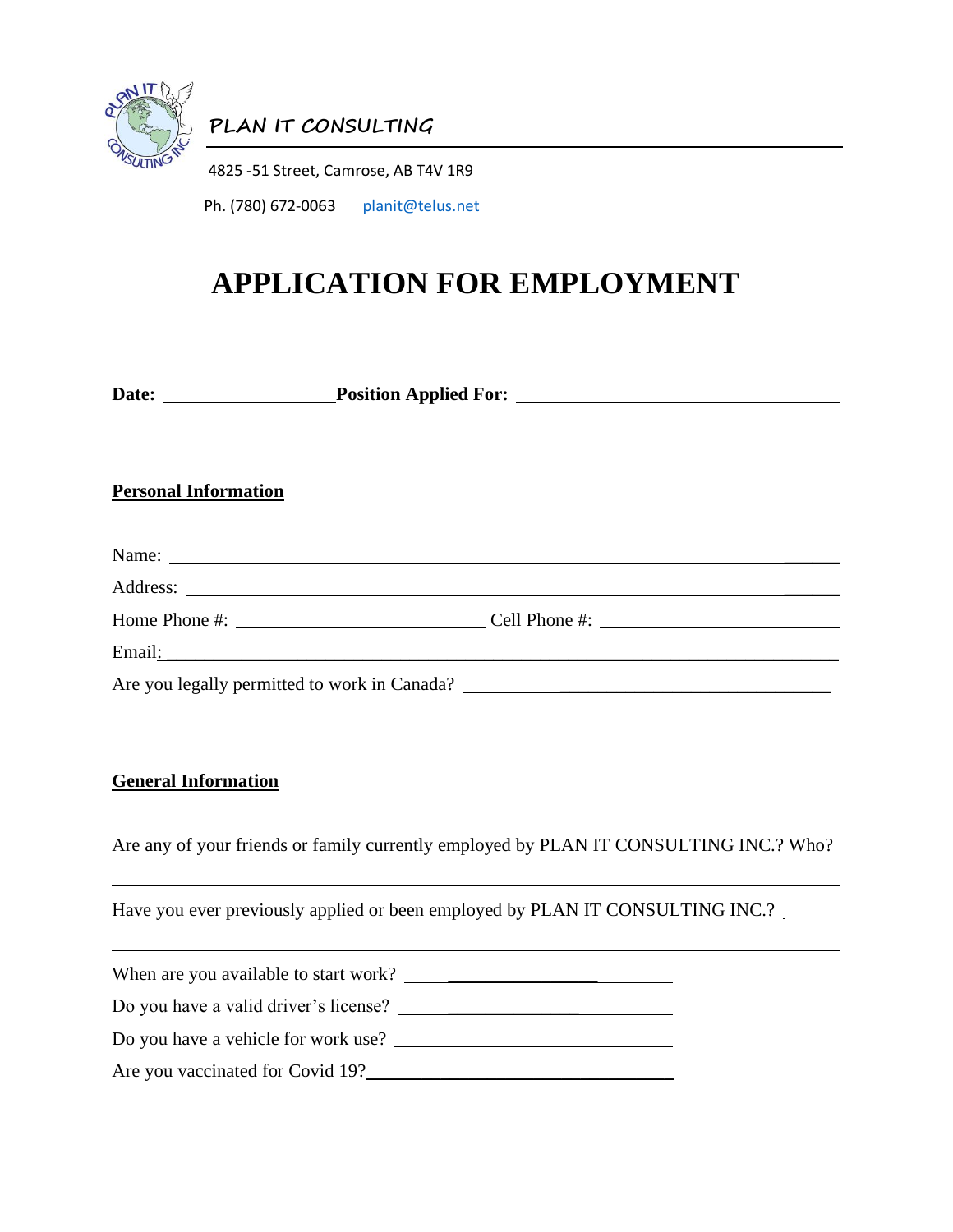## **Education & Training**

| <b>High School</b> |                           |                                 |                                                                                   |  |
|--------------------|---------------------------|---------------------------------|-----------------------------------------------------------------------------------|--|
|                    |                           |                                 | Date Completed: _____________ Area of Specialization: ___________________________ |  |
|                    | College/University        | Date Completed: _____________   | Degree/Diploma/Certificate: __________                                            |  |
|                    |                           |                                 |                                                                                   |  |
|                    |                           |                                 | Date Completed: Degree/Diploma/Certificate: _________                             |  |
|                    |                           |                                 | Other courses, training, or certificates:                                         |  |
|                    |                           |                                 |                                                                                   |  |
|                    |                           |                                 |                                                                                   |  |
|                    |                           |                                 |                                                                                   |  |
|                    |                           |                                 |                                                                                   |  |
|                    |                           |                                 |                                                                                   |  |
|                    | <b>Employment History</b> |                                 |                                                                                   |  |
|                    |                           |                                 |                                                                                   |  |
|                    |                           | Begin with most recent employer |                                                                                   |  |
| 1)                 |                           |                                 |                                                                                   |  |
|                    |                           |                                 |                                                                                   |  |
|                    |                           |                                 |                                                                                   |  |
|                    |                           |                                 |                                                                                   |  |
|                    |                           |                                 |                                                                                   |  |
|                    |                           |                                 |                                                                                   |  |
| 2)                 |                           |                                 |                                                                                   |  |
|                    |                           |                                 |                                                                                   |  |
|                    |                           |                                 |                                                                                   |  |
|                    |                           |                                 |                                                                                   |  |
|                    |                           |                                 | Position & Responsibilities:                                                      |  |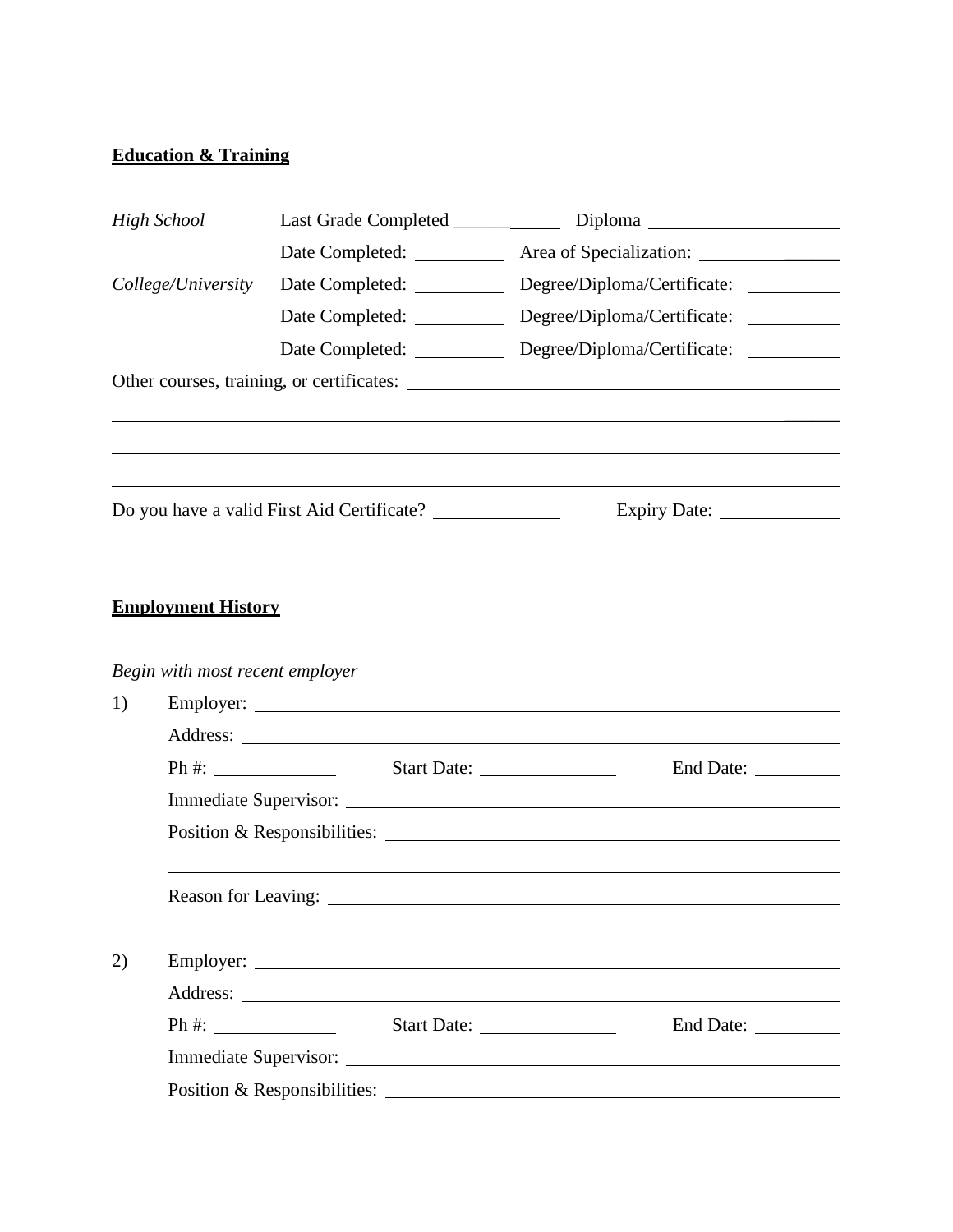| 3) |  |                                                                                   |  |  |  |
|----|--|-----------------------------------------------------------------------------------|--|--|--|
|    |  |                                                                                   |  |  |  |
|    |  |                                                                                   |  |  |  |
|    |  |                                                                                   |  |  |  |
|    |  |                                                                                   |  |  |  |
|    |  |                                                                                   |  |  |  |
|    |  |                                                                                   |  |  |  |
|    |  |                                                                                   |  |  |  |
|    |  |                                                                                   |  |  |  |
|    |  |                                                                                   |  |  |  |
|    |  |                                                                                   |  |  |  |
|    |  |                                                                                   |  |  |  |
|    |  |                                                                                   |  |  |  |
|    |  |                                                                                   |  |  |  |
|    |  |                                                                                   |  |  |  |
|    |  |                                                                                   |  |  |  |
|    |  |                                                                                   |  |  |  |
|    |  |                                                                                   |  |  |  |
|    |  |                                                                                   |  |  |  |
|    |  |                                                                                   |  |  |  |
|    |  |                                                                                   |  |  |  |
|    |  |                                                                                   |  |  |  |
|    |  |                                                                                   |  |  |  |
|    |  |                                                                                   |  |  |  |
|    |  | Any other information you would like to provide: ________________________________ |  |  |  |